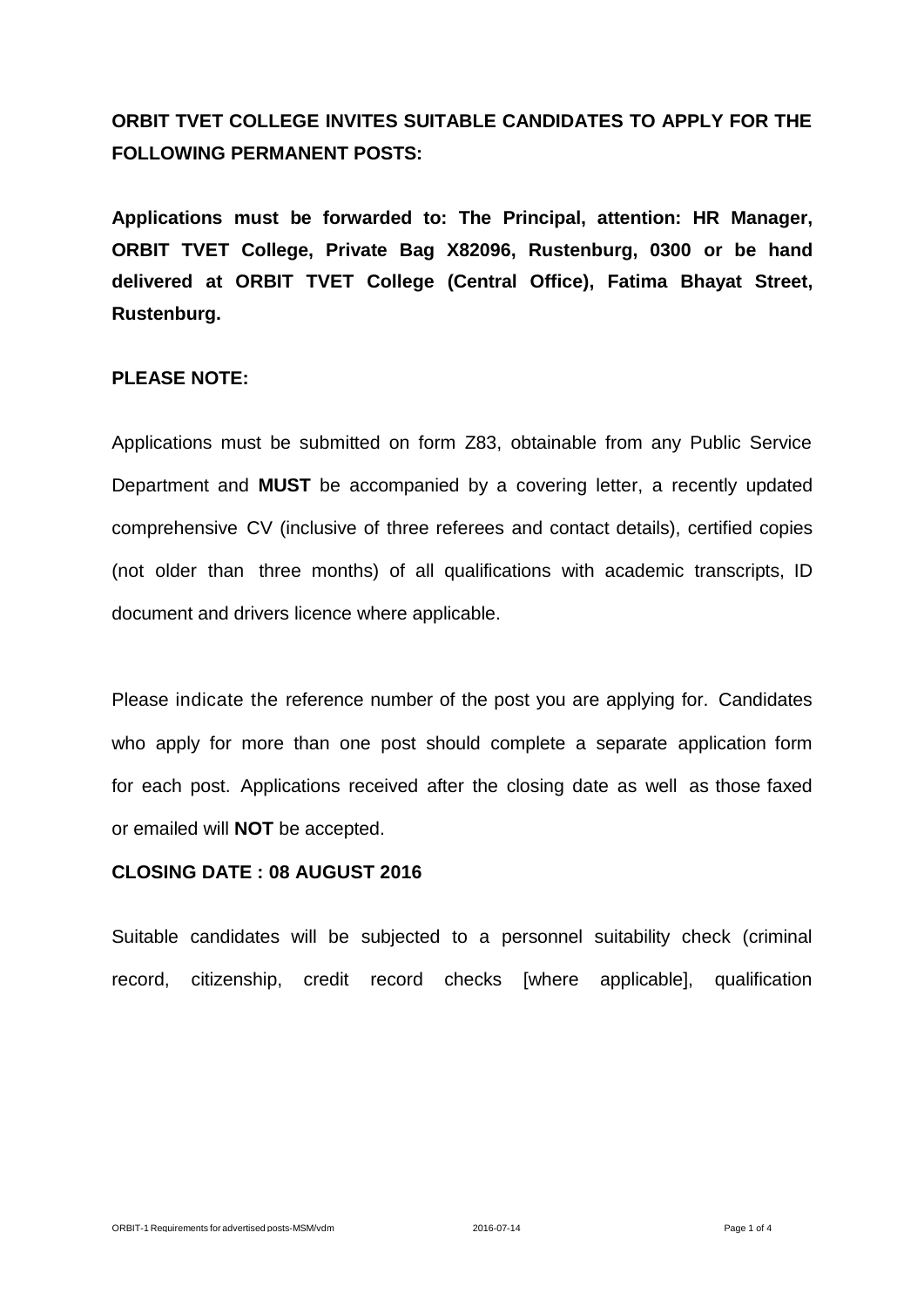and employment verification. Where applicable, candidates will be subjected to a

skills/knowledge/competence test. The College reserves the right not to make

appointments and correspondence will be limited to shortlisted candidates only.

If you do not receive any response within three months after closing date of this

advertisement, kindly accept that your application was unsuccessful.

## **Note: All costs incurred due to your application and interviews will be at your own expense. Appointments will be made in terms of the College's Employment Equity Plan.**

**Post: Supply Chain Management Assistant posts X 3**. Central Office. Salary SL6: (R171 069 – R201 507) plus benefits.

Ref No: SCM1/2016

Ref No: SCM2/2016

Ref No: SCM3/2016

#### **Requirements, experience and skills**

• Appropriate REQV13 qualification in Supply Chain Management / Purchasing Management / Logistics.

● 2 years' experience in a general or supply chain management environment ● Proven computer literacy, including knowledge of MS Word and MS Excel software ● Working knowledge of the Public Sector Supply Chain Management policies, compliance and reporting requirements will be an advantage.

#### **Duties and responsibilities:**

● Request and obtain quotes for goods or services required ● Evaluate and score quotations. ● Capture requisitions on the system ● Receive and issue goods to the relevant user departments. • Attend to queries from suppliers. • Verify and acknowledge the correctness of goods and services supplied. ● Conduct and perform annual and other periodic stock-taking • Create and maintain a proper filing system • Participate in preparing the supply chain unit for internal and external audits**.** ● Attend to all other related administrative duties.

# **Lecturing posts X 16**

Lecturer Plumbing and Mathematics: Brits Campus. Salary: PL1 (R173 130 – R386 238) plus benefits. Ref No: BCL1/2016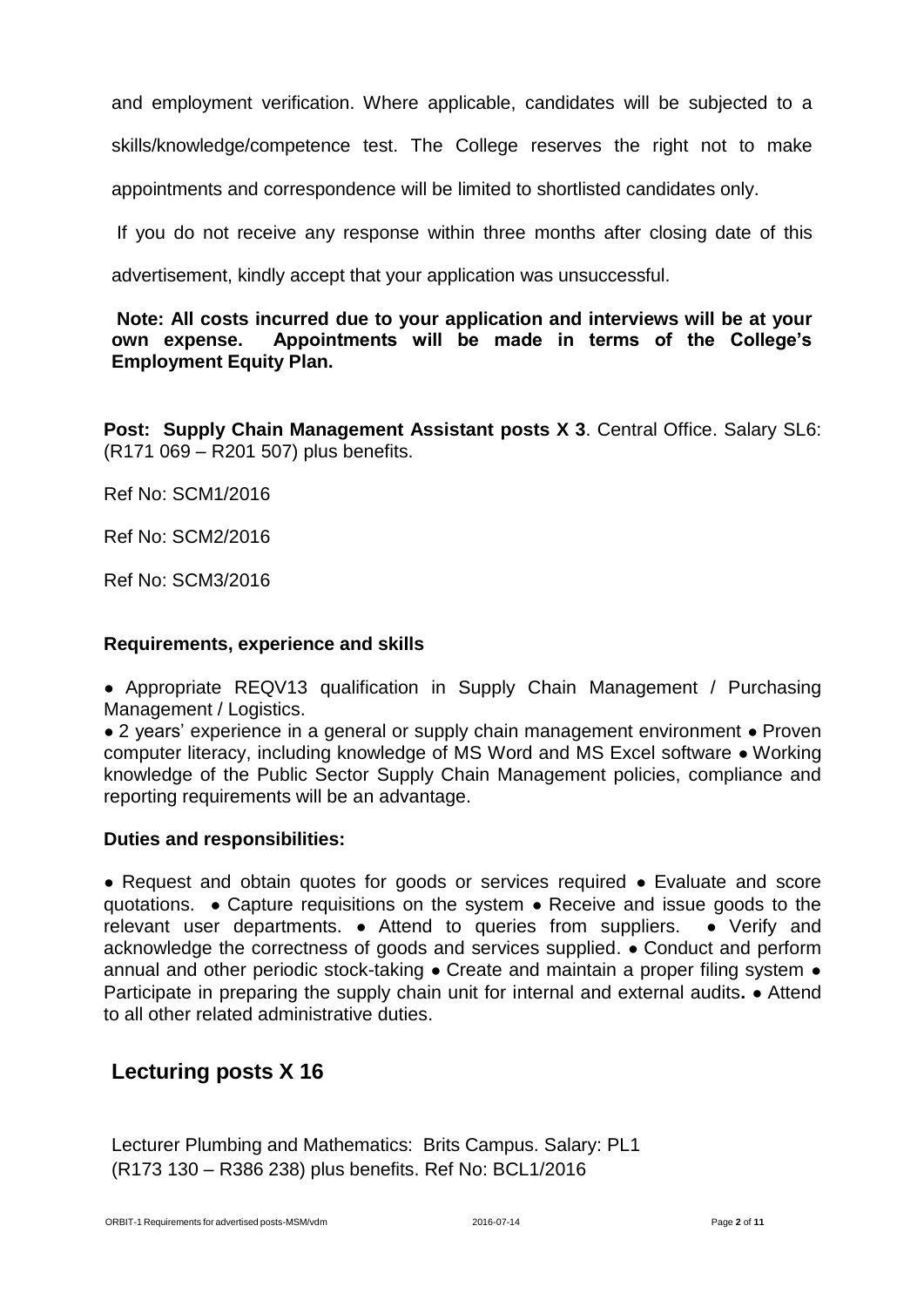Lecturer Computer Practice and Information Processing: Brits Campus. Salary: PL1 (R173 130 – R386 238) 472) plus benefits. Ref No: BCL2/2016

Lecturer Mechanical and Mathematics: Brits Campus. Salary: PL1 (R173 130 – R386 238) plus benefits. Ref: No: BCL3/2016

Lecturer ERD Automotive: Mankwe Campus. Salary: PL1 (R173 130 – R386 238) plus benefits. Ref: No: MCL1/2016

Lecturer Fitting and Machining: Mankwe Campus. Salary: PL1 (R173 130 – R386 238) plus benefits Ref No: MCL2/2016

Lecturer Mechanical: Mankwe Campus. Salary: PL1 (R173 130 – R386 238) plus benefits. Ref No: MCL3/2016

Lecturer Tourism: Mankwe Campus. Salary: PL1 (R173 130 – R386 238) plus benefits. Ref No: MCL4/2016

Lecturer Office Data Processing and Information Processing: Mankwe Campus. Salary: PL1 (R173 130 – R386 238) plus benefits. Ref No: MCL5/2016

Lecturer Electrical: Rustenburg Campus. Salary: PL1 (R173 130 – R386 238) plus benefits. Ref No: RCL1/2016

Lecturer Electrical: Rustenburg Campus. Salary: PL1 (R173 130 – R386 238) plus benefits. Ref No: RCL2/2016

Lecturer Electrical: Rustenburg Campus. Salary: PL1 (R173 130 – R386 238) plus benefits. Ref No: RCL3/2016

Lecturer Boilermaking: Rustenburg Campus. Salary: PL1 (R173 130 – R386 238) plus benefits. Ref No: RCL4/2016

Lecturer Music: Rustenburg Campus. Salary: PL1 (R173 130 – R386 238) plus benefits. Ref No: RCL5/2016

Lecturer Mathematics: Rustenburg Campus. Salary: PL1 (R173 130 – R386 238) plus benefits. Ref No: RCL6/2016

Lecturer Information Processing: Rustenburg Campus. Salary: PL1 (R173 130 – R386 238) plus benefits. Ref No: RCL7/2016

Lecturer Computer Practice: Rustenburg Campus Salary: PL1 (R173 130 – R386 238) Plus benefits. Ref No: RCL8/2016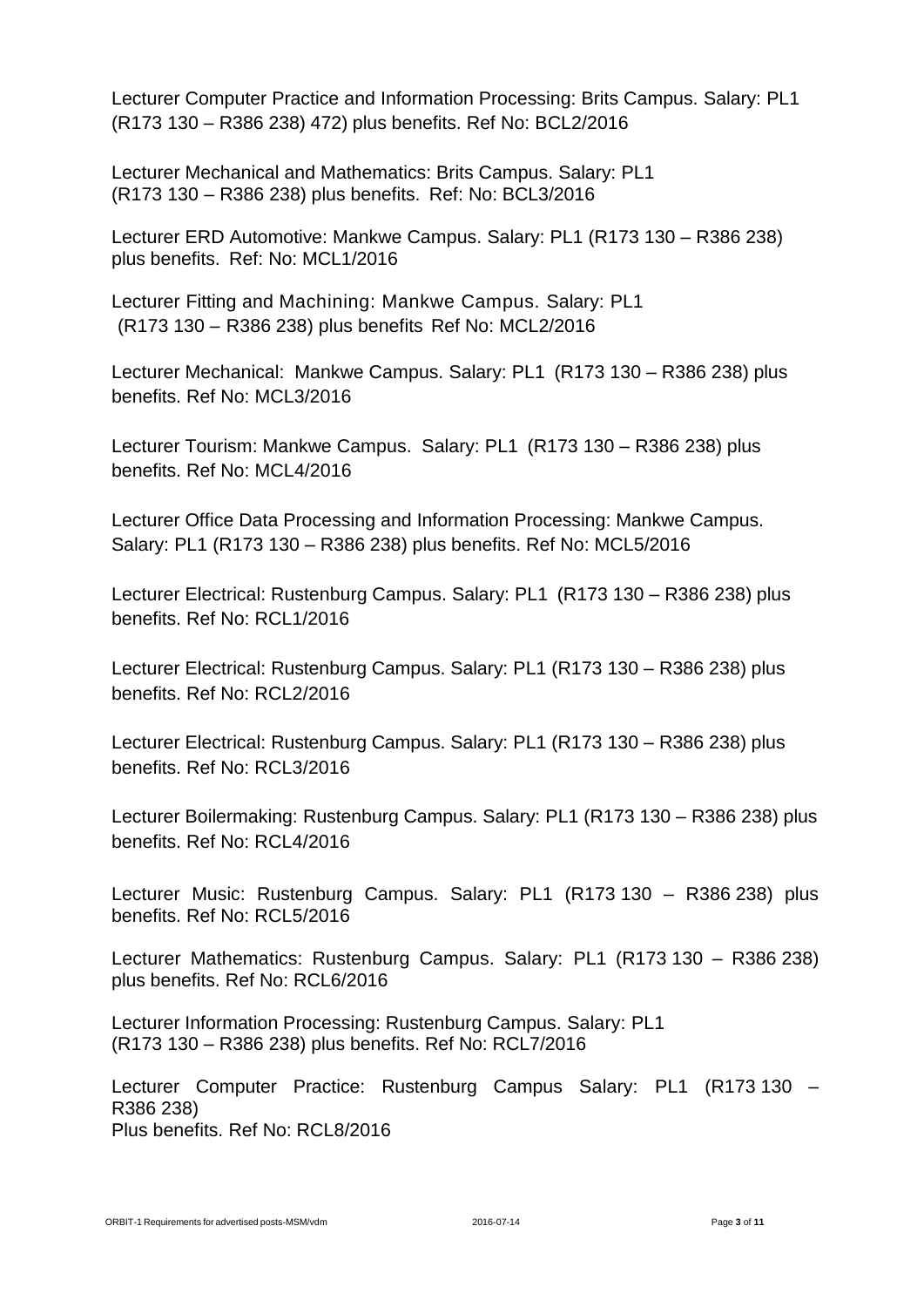## **Requirements, experience and skills for Lecturing posts:**

● A recognised 3 year Degree/Diploma with majors in the particular field of study. A Teachers qualification and a validdrivers' licence will be strong recommendations.

● In-depth knowledge of the subject ● Excellent communication in English (written and verbal), organising, planning and administration skills. Ability to plan and deliver lessons ● Monitor students' performance and provide critical feedback in an objective and professional manner. ● Ability to relate to students in a professional manner and to promote a conducive teaching and learning environment.

## **Duties and responsibilities**:

Assist with recruitment, registration and induction of students ● Facilitate general academic and career development of students ● Prepare lesson plans and lecture students in compliance with the College Annual Academic Plan, the Campus timetable and the College Quality Management System ● Assess students, maintain assessment records and capture marks electronically in compliance with the College's policies and procedures. Create a conducive classroom environment and ensure efficient classroom management and discipline of students ● Report to the Senior Lecturer and liaise with the Student Support Officers in providing support interventions to students ● Distribute textbooks and student packs to students and maintain the necessary records ● Manage and monitor student attendance ● Invigilate internal and external examinations ● Participate in student extracurricular activities and promote the holistic development of students

# **Academic Programmes Coordinator (Brits)** PL3 Salary:

(R342 753 – R779 253) plus benefits. Ref No: BCAPC1/2016

# **Requirements and work experience**

 A recognised 3 year Degree/Diploma which must include a Teachers qualification and a Management component. At least 6 years lecturing experience, preferably in a TVET College, with three years at an academic supervisory level. ● Accreditation as an Assessor and Moderator would be a strong recommendation. ● Extensive knowledge of academic assessment and moderation procedures. ● Sound knowledge of the TVET Colleges landscape. ● Strong planning, organising, monitoring and evaluation skills. ● Ability to handle pressure and meet deadlines. ● Strong leadership, communication, negotiation, networking, reporting, conflict resolution, resource mobilization and problem solving skills. ● Ability to manage performance and provide critical feedback in an objective manner. ● SACE registration. ● Knowledge of public administration, policies and procedures pertinent to human resources management, labour relations, financial management, facilities management, education and training and skill development. • Ability to promote an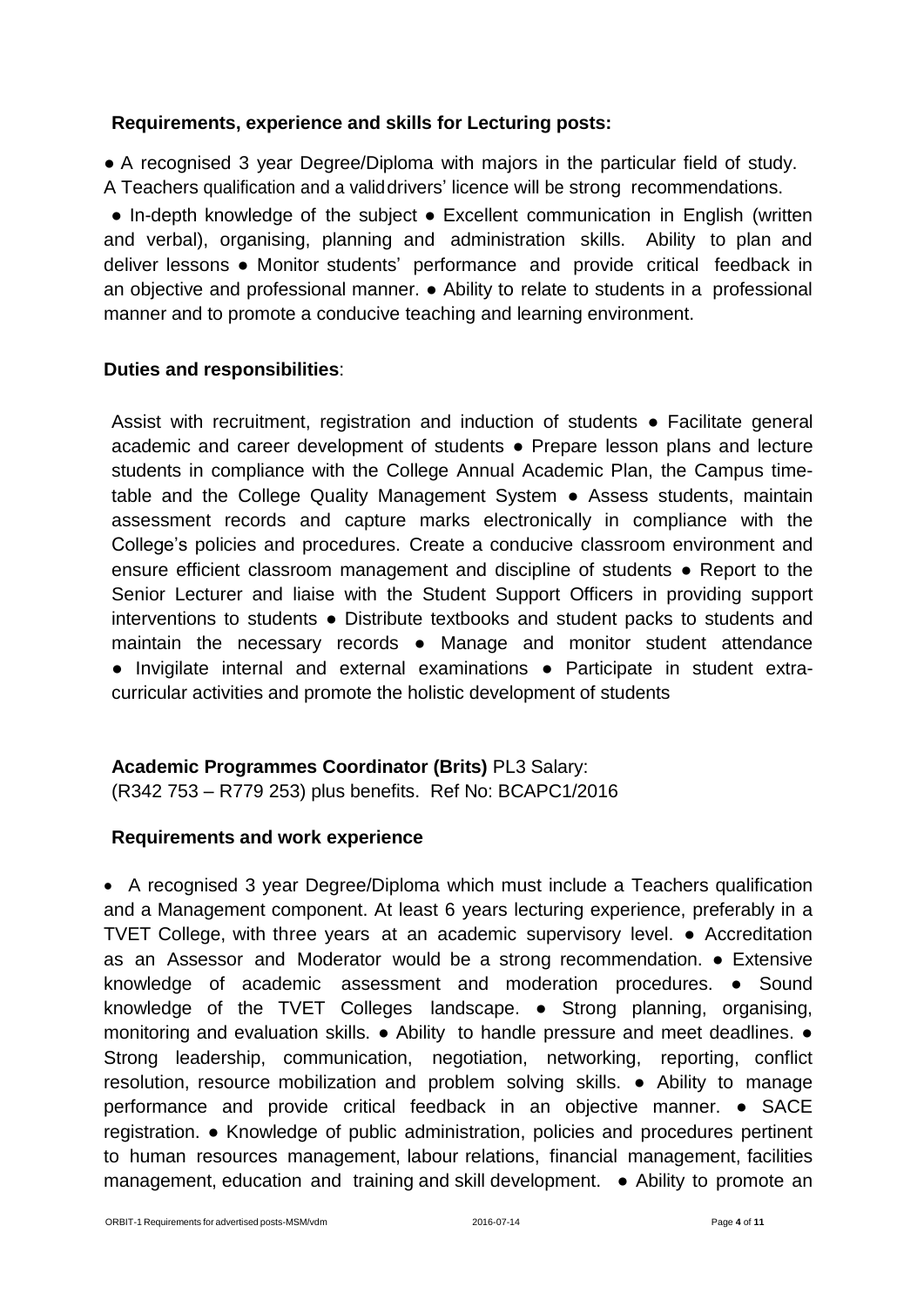environment conducive to teaching and learning and to the holistic development of students. ● Advanced computer skills (MS Word, MS Excel and Powerpoint. ● A valid drivers' licence

## **Duties and responsibilities:**

 Oversee the registration, enrolment and induction of students. ● Coordinate Campus timetabling. ● Oversee the implementation of best practice in relation to teaching and learning. ● Monitor programme delivery. ● Coordinate assessments and examinations on Campus. ● Support and facilitate the placement of students and lecturers in gaining work based experience/exposure and work integrated learning. ●Report to, deputize and support the Campus Manager in ensuring effective Campus management and administration. ● Supervise the performance and development of Campus staff. ● Compile and submit reports on the academic performance of the Campus.

## **Heads of Departments x 5 posts:**

HoD Electrical Engineering (Mankwe) Salary: PL3 (R342 753 – R779 253) plus benefits. Ref No: HoD MCH1/2016

## **Requirements, experience and skills:**

 A recognised 3 year Degree/Diploma in Electrical Engineering which must include a Teachers qualification. ● At least 5 years lecturing experience, preferably in a TVET College, with three years at an academic supervisory level.

 An Artisan qualification, accreditation as an Assessor and Moderator plus industrial experience would be strong recommendations. ● Ability to conduct practical training. ● Extensive knowledge of academic assessment and moderation procedures. ● Sound knowledge of the TVET Colleges landscape, human resources management and labour relations. ● Ability to handle pressure and meet deadlines. ● Strong leadership, communication, monitoring and evaluation, negotiation, networking, reporting, conflict resolution and problem solving skills. ● Strong events and project management skills. • Ability to manage performance and provide critical feedback in an objective manner. ● Proven track record of successfully managing and coordinating the implementation of planned goals and working with a range of professional colleagues. • SACE registration. Advanced computer skills (MS Word, MS Excel and Powerpoint). ● A valid drivers licence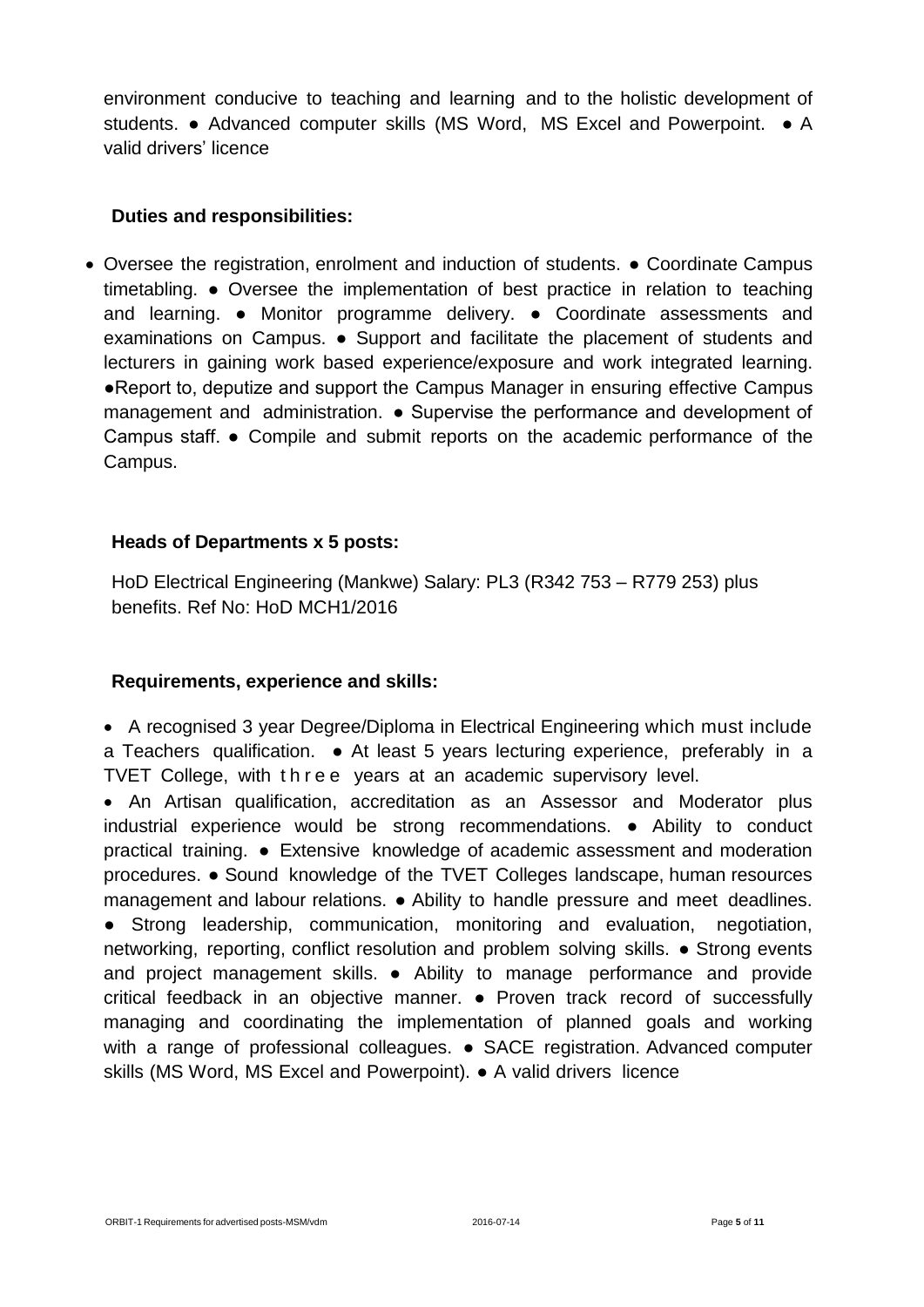## **Duties**

 Manage the theoretical and practical on-site teaching and training. ● Prepare departmental training schedule, time table and work load of staff. ● Coordinate and manage the availability of learning material, equipment and facilities. • Manage the processes of planning for, control, monitoring and reporting of all examinations, assessments and marking (on and off site). ● Manage and co-ordinate with the administration section regular stock taking of consumable materials and assets of the department. ● Keep abreast of developments in respect of subject knowledge, technology, education and training and contribute to the professional development of subordinates by giving guidance and sharing knowledge, ideas and resources. ● Provide guidance on syllabi, curriculum, unit standards, theoretical and practical and learning outcomes. ● Manage and monitor the compilation and maintenance of personal files, academic progress files and any other related administrative documents in accordance with DHET and College policies. ● Monitor and control the work of Senior Lecturers and Lecturers. ● Create an environment that is conducive to teaching and learning. • Mentor and coach staff, especially inexperienced staff. ● Manage and monitor staff and students attendance. ● Manage and facilitate students work based experience as well as lecturer work place integrated learning. ● Ensure the smooth running of the department and submit regular reports to the Academic Programmes Coordinator, Campus Manager as well as the Vocational Programmes Manager. Chair the department's meetings. ● Ensure that students receive the necessary support.

**HoD ERD (Mankwe Campus)** Salary: PL3 (R342 753 – R779 253) plus benefits. Ref No: MCH2/2016

● A recognised 3 year Degree/Diploma in Mechanical Engineering which must include a Teachers qualification. ● At least 5 years lecturing experience, preferably in a TVET College, with three years at an academic supervisory level. ● An Artisan qualification as well as accreditation as an Assessor and Moderator plus industrial experience would be strong recommendations. ● Ability to conduct practical training. ● Extensive knowledge of academic assessment and moderation procedures. • Sound knowledge of the TVET Colleges landscape, human resources management and labour relations. ● Ability to handle quantitative and qualitative information, analyse it and present it cogently and effectively as a basis for decision-making.  $\bullet$ Ability to handle pressure and meet deadlines. ● Strong leadership, communication, monitoring and evaluation, negotiation, networking, reporting and problem solving skills. ● Strong events and project management skills. ● Ability to manage performance and provide critical feedback in an objective manner. ● Proven track record of successfully managing and coordinating the implementation of planned goals and working with a range of professional colleagues.• SACE registration. • Advanced computer skills (MS Word, MS Excel and Powerpoint). ● A valid drivers licence.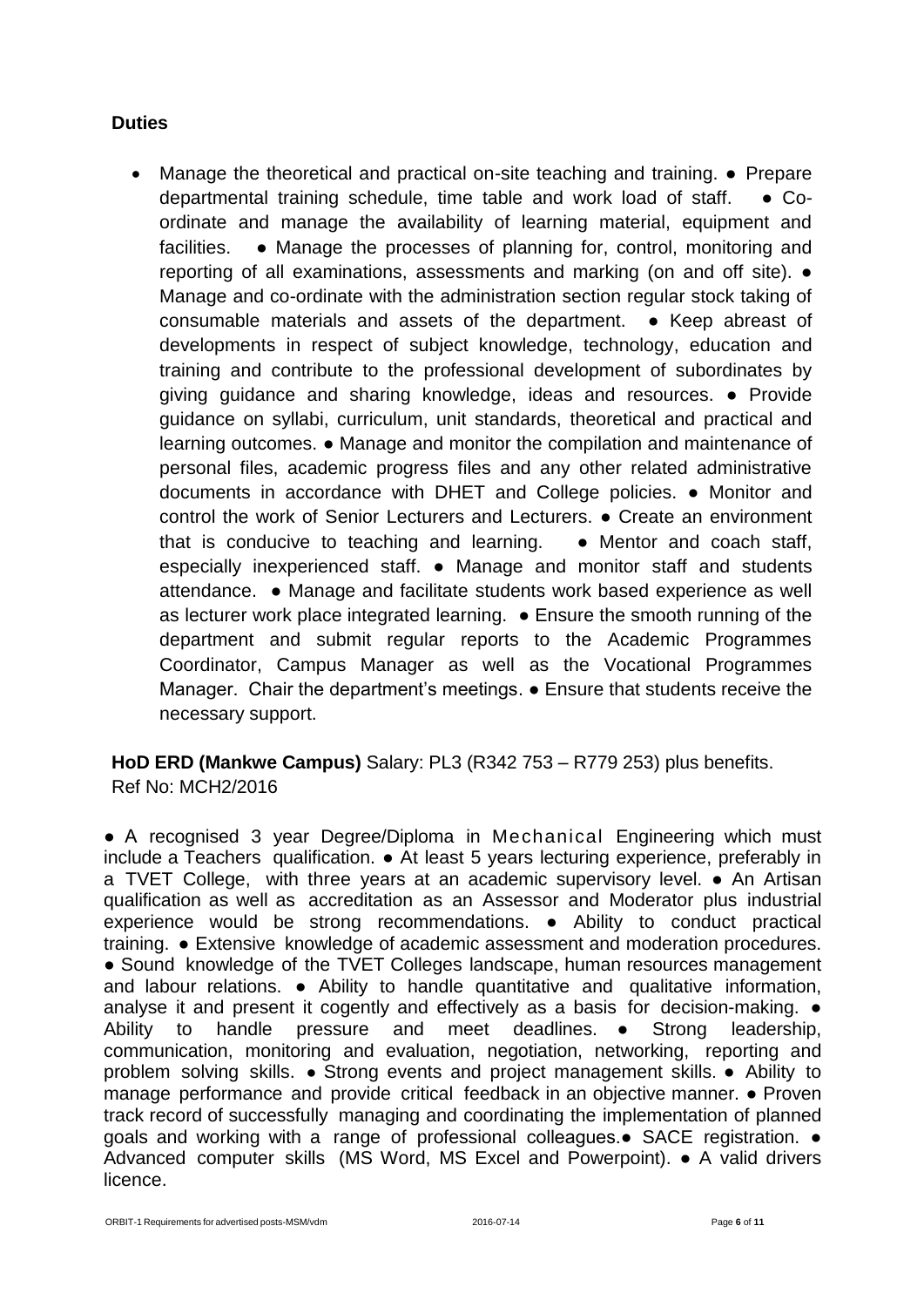## **Duties**

Manage the theoretical and practical on-site teaching and training. ● Prepare departmental training schedule, time table and work load of staff. ● Co-ordinate and manage the availability of learning material, equipment and facilities.  $\bullet$  Manage the processes of planning for, control, monitoring and reporting of all examinations, assessments and marking (on and off site). ● Manage and co-ordinate with the administration section regular stock taking of consumable materials and assets of the department. ● Keep abreast of developments in respect of subject knowledge, technology, education and training and contribute to the professional development of subordinates by giving guidance and sharing knowledge, ideas and resources.  $\bullet$ Provide guidance on syllabi, curriculum, unit standards, theoretical and practical and learning outcomes. ● Manage and monitor the compilation and maintenance of personal files, academic progress files and any other related administrative documents in accordance with DHET and College policies. ● Monitor and control the work of Senior Lecturers and Lecturers. ● Create an environment that is conducive to teaching and learning. • Mentor and coach staff, especially inexperienced staff. • Manage and monitor staff and students attendance. ● Manage and facilitate students work based experience as well as lecturer work place integrated learning. ● Ensure the smooth running of the department and submit regular reports to the Academic Programmes Coordinator, Campus Manager as well as the Vocational Programmes Manager. Chair the department's meetings.

● Ensure that students receive the necessary academic and social support services.

**HoD Hospitality and Tourism Simulation Centre (Mankwe)** Salary: PL3 (R342 753 – R779 253) plus benefits. Ref No: MCH3**/**2016

## **Requirements, experience and skills:**

 A recognised 3 year Degree/Diploma in Hospitality Management including a Teachers qualification. ● At least 5 years lecturing experience, preferably in a TVET College, with three years at an academic supervisory level. • Accreditation as an Assessor and Moderator plus industrial experience would be strong recommendations. ● Ability to conduct and supervise practical training. ● Extensive knowledge of academic assessment and moderation procedures. ● Sound knowledge of the TVET Colleges landscape, human resources management and labour relations. ● Ability to handle pressure and meet deadlines. ● Strong leadership, monitoring and evaluation, communication, negotiation, networking, reporting, conflict resolution and problem solving skills. ● Strong events and project management skills. ● Strong events and project management skills. ● Ability to manage performance and provide critical feedback in an objective manner. ● Proven track record of successfully managing and coordinating the implementation of planned goals and working with a range of professionals. ● SACE registration. ● Advanced computer skills (MS Word, MS Excel and Powerpoint). ● A valid drivers licence.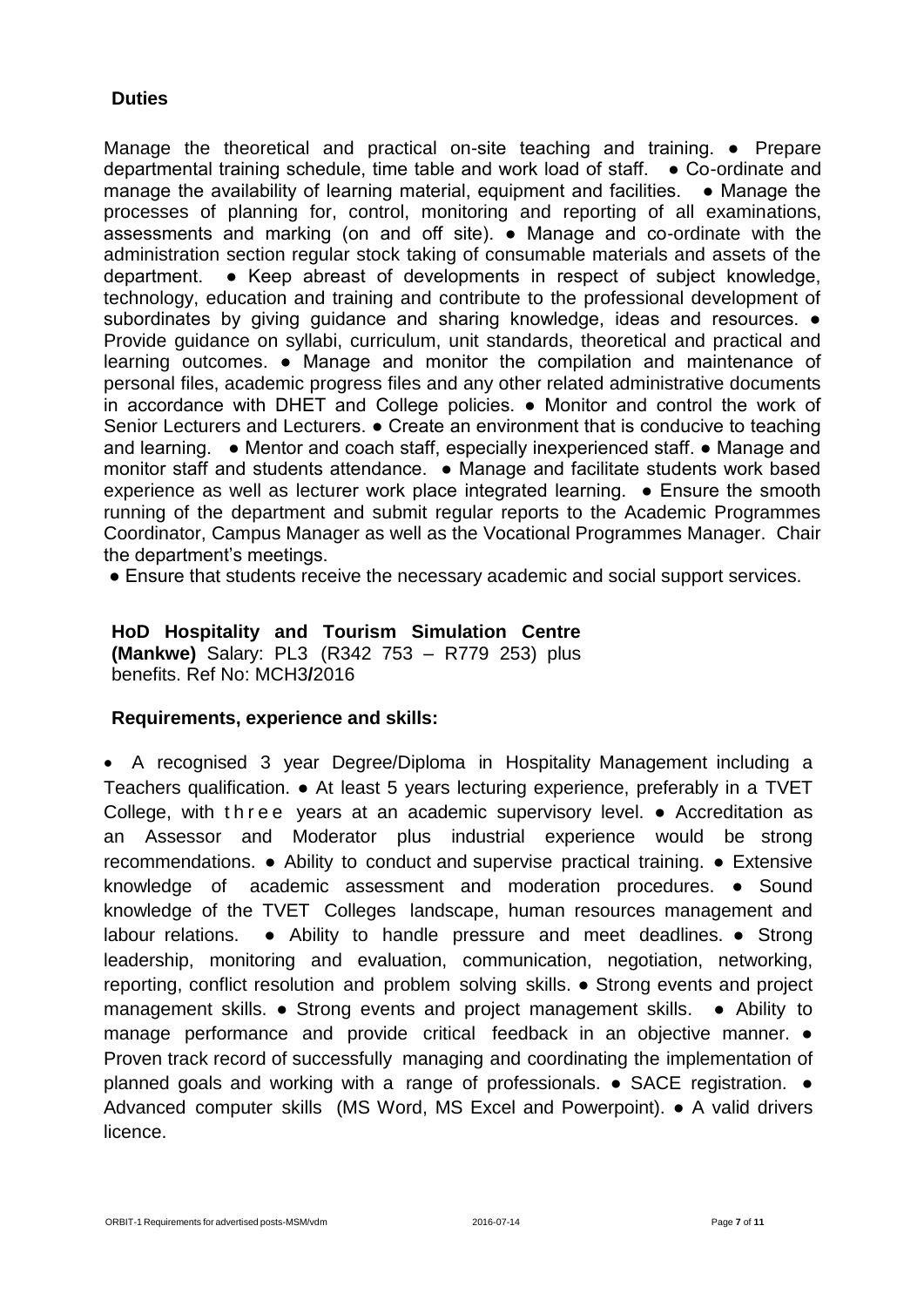**HoD Office Admin (Brits)** Salary: PL3 ( R342 753 - R779 253) plus benefits Ref No: BCH1/2016

#### **Requirements, experience and skills**

• A recognised 3 year Degree/Diploma in C o m m e r c e including a Teachers qualification. ● At least 5 years lecturing experience, preferably in a TVET College, with two years at an academic supervisory level. • Extensive knowledge of academic assessment and moderation procedures. ● Sound knowledge of the TVET Colleges landscape, human resources management and labour relations. • Ability to handle pressure and meet deadlines. ● Strong leadership, monitoring and evaluation, communication, negotiation, networking, reporting, conflict resolution and problem solving skills. ● Strong events and project management skills. ● Ability to manage performance and provide critical feedback in an objective manner.

 Proven track record of successfully managing and coordinating the implementation of planned goals and working with a range of professionals. ● SACE registration.

 Advanced computer skills (MS Word, MS Excel and Powerpoint). ● A valid drivers licence.

## **Duties**

Manage the theoretical and practical on-site teaching and training. ● Prepare departmental training schedule, time table and work load of staff. ● Co-ordinate and manage the availability of learning material, equipment and facilities. • Manage the processes of planning for, control, monitoring and reporting of all examinations, assessments and marking (on and off site). ● Manage and co-ordinate with the administration section regular stock taking of consumable materials and assets of the department. ● Keep abreast of developments in respect of subject knowledge, technology, education and training and contribute to the professional development of subordinates by giving guidance and sharing knowledge, ideas and resources.  $\bullet$ Provide guidance on syllabi, curriculum, unit standards, theoretical and practical and learning outcomes. ● Manage and monitor the compilation and maintenance of personal files, academic progress files and any other related administrative documents in accordance with DHET and College policies. ● Monitor and control the work of Senior Lecturers and Lecturers. ● Create an environment that is conducive to teaching and learning. • Mentor and coach staff, especially inexperienced staff. • Manage and monitor staff and students attendance. ● Manage and facilitate students work based experience as well as lecturer work place integrated learning. ● Ensure the smooth running of the department and submit regular reports to the Academic Programmes Coordinator, Campus Manager as well as the Vocational Programmes Manager. Chair the department's meetings. • Ensure that students receive the necessary academic and social support services.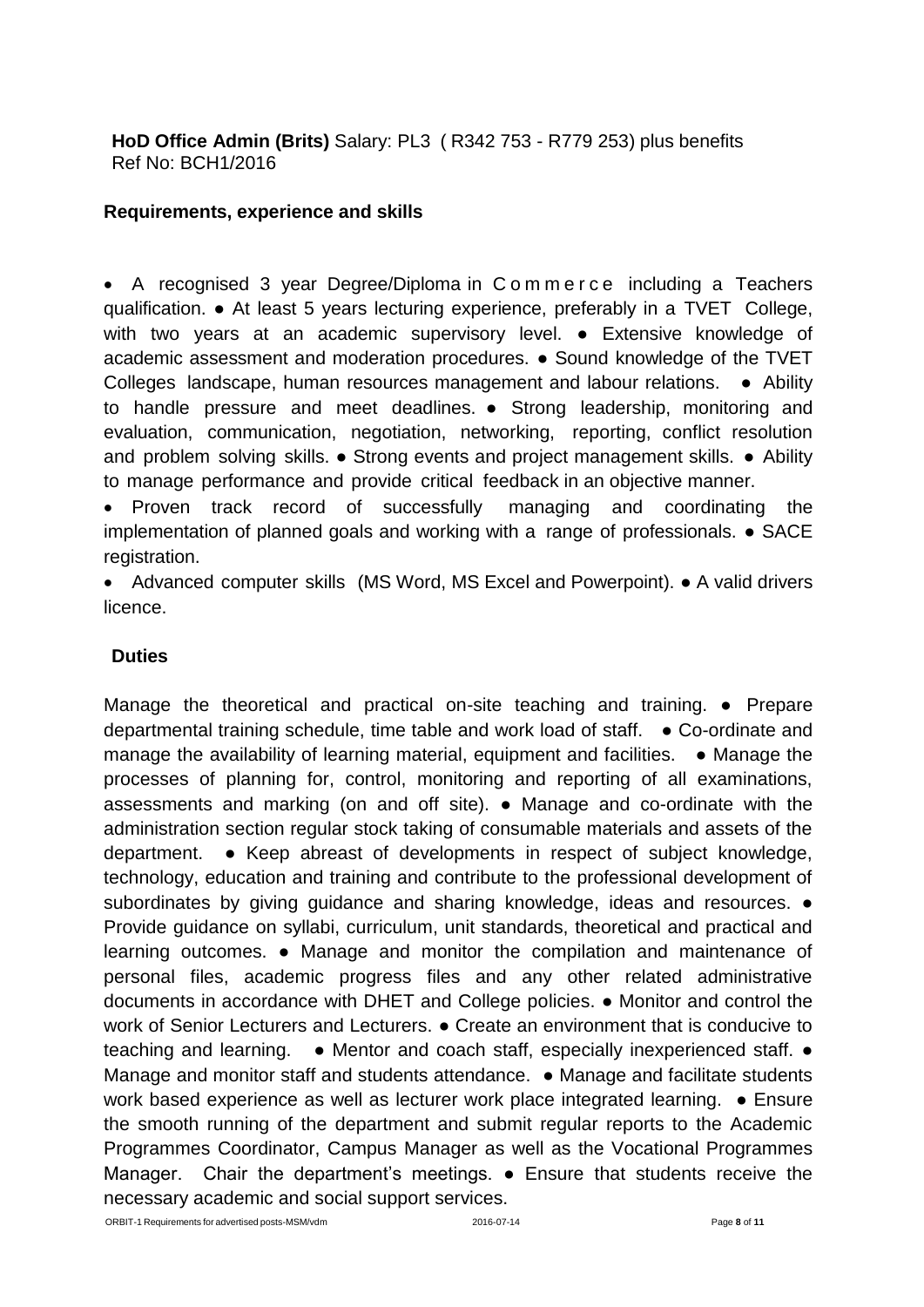**HoD Electrical Engineering (Rustenburg)** Salary: PL3 ( R342 753 - R779 253) plus benefits. Ref No: RCH1/2016

## **Requirements, experience and skills**

 A recognised 3 year Degree/Diploma in Electrical Engineering which must include a Teachers qualification. ● At least 5 years lecturing experience, preferably in a TVET College, with three years at an academic supervisory level. • An Artisan qualification as well as accreditation as an Assessor and Moderator plus industrial experience would be strong recommendations. ● Ability to conduct practical training. ● Extensive knowledge of academic assessment and moderation procedures. ● Sound knowledge of the TVET Colleges landscape, human resources management and labour relations. ● Ability to handle quantitative and qualitative information, analyse and present it cogently and effectively as a basis for decisionmaking. ● Ability to handle pressure and meet deadlines. ● Strong leadership, communication, monitoring and evaluation, negotiation, networking, reporting, conflict resolution and problem solving skills. ● Strong events and project management skills. ● Ability to manage performance and provide critical feedback in an objective manner. ● Proven track record of successfully managing and coordinating the implementation of planned goals and working with a range of professional colleagues.● SACE registration.

 Advanced computer skills (MS Word, MS Excel and Powerpoint). ● A valid drivers licence.

## **Duties**

ORBIT-1 Requirements for advertised posts-MSM/vdm 2016-07-14 Page **9** of **11** Manage the theoretical and practical on-site teaching and training. ● Prepare departmental training schedule, time table and work load of staff. ● Co-ordinate and manage the availability of learning material, equipment and facilities.  $\bullet$  Manage the processes of planning for, control, monitoring and reporting of all examinations, assessments and marking (on and off site). ● Manage and co-ordinate with the administration section regular stock taking of consumable materials and assets of the department. ● Keep abreast of developments in respect of subject knowledge, technology, education and training and contribute to the professional development of subordinates by giving guidance and sharing knowledge, ideas and resources.  $\bullet$ Provide guidance on syllabi, curriculum, unit standards, theoretical and practical and learning outcomes. ● Manage and monitor the compilation and maintenance of personal files, academic progress files and any other related administrative documents in accordance with DHET and College policies. ● Monitor and control the work of Senior Lecturers and Lecturers. ● Create an environment that is conducive to teaching and learning. • Mentor and coach staff, especially inexperienced staff. • Manage and monitor staff and students attendance. ● Manage and facilitate students work based experience as well as lecturer work place integrated learning. • Ensure the smooth running of the department and submit regular reports to the Academic Programmes Coordinator, Campus Manager as well as the Vocational Programmes Manager. Chair the department's meetings. • Ensure that students receive the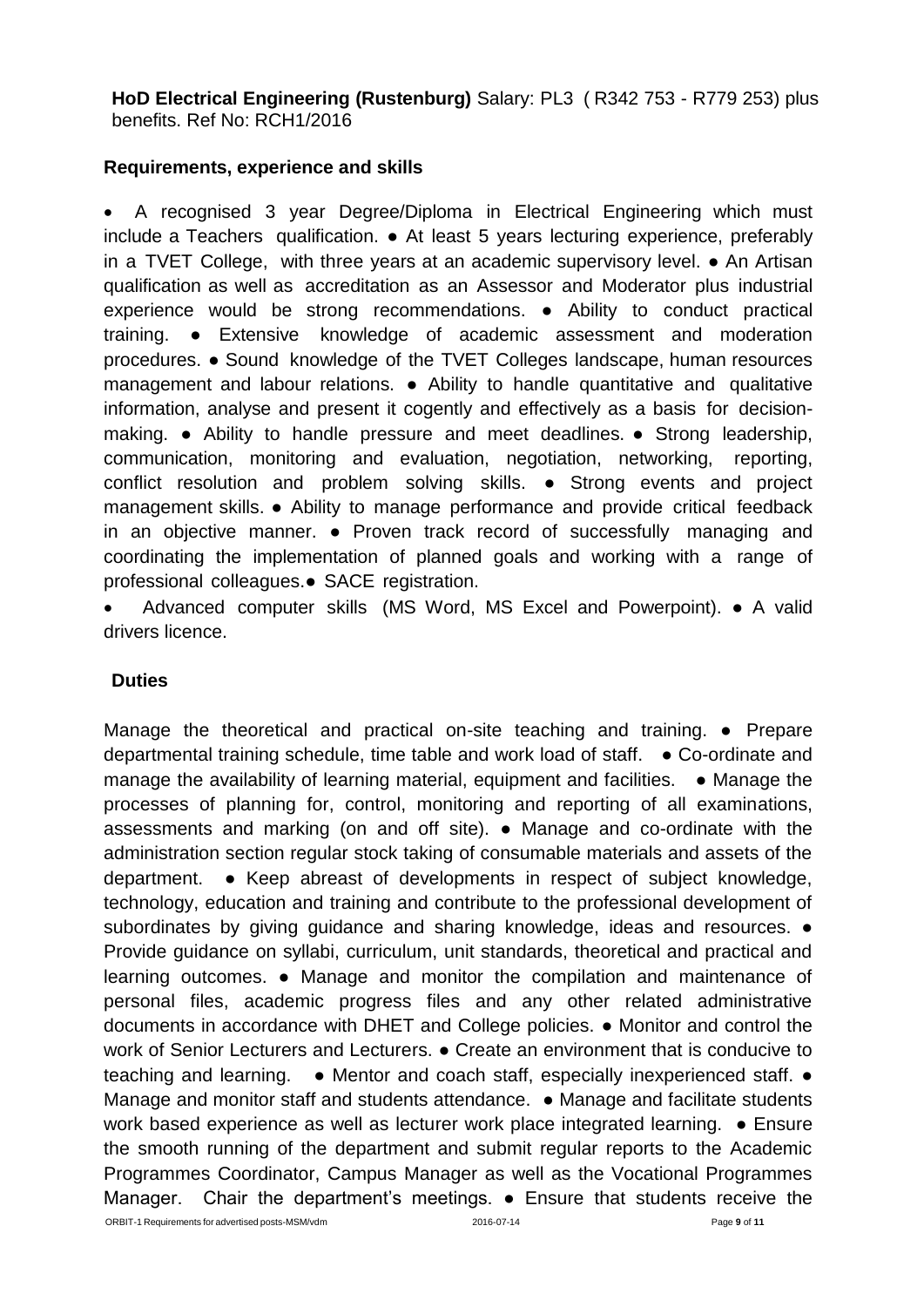necessary academic and social support services.

## **Senior Lecturers x 2 posts:**

# **Senior Lecturer Electrical Engineering (Rustenburg Campus)**

Salary: PL2 (R287 862 - R719 643) plus benefits. Ref No: RCSL1/2016

## **Requirements, experience and skills**

 A recognised 3 year Degree/Diploma in Electrical Engineering which must include a Teachers qualification. ● At least 5 years lecturing experience, preferably in a TVET College. ● An Artisan qualification as well as accreditation as an Assessor and Moderator plus industrial experience would be strong recommendations. ● Ability to conduct practical training. ● Extensive knowledge of academic assessment and moderation procedures. ● Sound knowledge of the TVET Colleges landscape DHET policies pertinent to teaching and learning. ● Ability to handle quantitative and qualitative information, analyse and present it cogently and effectively as a basis for decision-making. ● Ability to handle pressure and meet deadlines. ● Strong leadership, communication, monitoring and evaluation, negotiation, networking, reporting, conflict resolution and problem solving skills. ● Strong events and project management skills. ● Ability to manage performance and provide critical feedback in an objective manner. ● Proven track record of successfully managing and coordinating the implementation of planned goals and working with a range of professional colleagues.● SACE registration.

 Advanced computer skills (MS Word, MS Excel and Powerpoint). ● A valid drivers licence.

# **Duties**

● Assist with recruitment, registration and induction of students. ● Facilitate general academic and career development of students. ● Prepare and present lessons in compliance with the College annual academic plan, the Campus time-table and the College's Quality Management system. ● Co-ordinate the procurement of the programme's training needs. ● Provide guidance on syllabi, curriculum and learning outcomes. ● Implement and monitor all policies that impact on learning delivery including examination and certification of students within the department. ● Create a conducive classroom environment and ensure efficient classroom management and discipline of students. ● Liaise with the Lectures, Head of Department and Student Support Officers in providing support interventions to students. • Assess students, capture marks, analyse, interprete, effect appropriate remedial action and maintain the necessary ICASS and ISAT records. ● Facilitate the distribution of textbooks and student packs. Manage and monitor staff and student attendance. ● Manage and facilitate Students Work Based Experience as well as Lectures work place integrated learning. Ensure the smooth running of the department and submit regular reports to the HoD. ● Chair meetings of Lectures and Students within the department.